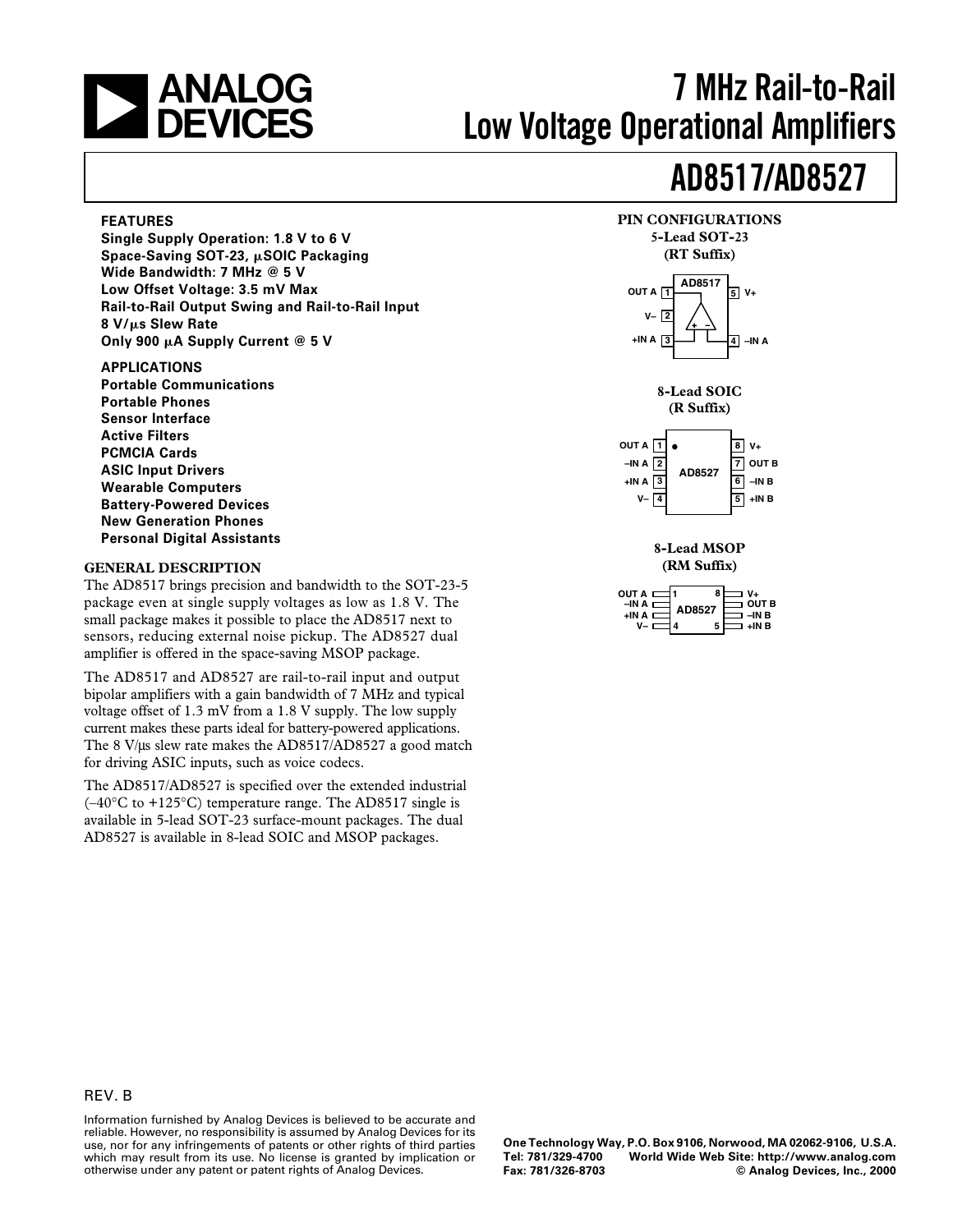## **AD8517/AD8527–SPECIFICATIONS ELECTRICAL CHARACTERISTICS** ( $V_s = 5.0$  V,  $V - = 0$  V,  $V_{cm} = 2.5$  V,  $T_A = 25$ °C unless otherwise noted)

| Parameter                                                  | Symbol                   | <b>Conditions</b>                                                                                             | Min           | Typ            | Max            | Unit                             |
|------------------------------------------------------------|--------------------------|---------------------------------------------------------------------------------------------------------------|---------------|----------------|----------------|----------------------------------|
| INPUT CHARACTERISTICS<br>Offset Voltage                    |                          |                                                                                                               |               |                |                |                                  |
| AD8517ART (SOT-23-5)                                       | $V_{OS}$                 |                                                                                                               |               | 1.3            | 3.5            | mV                               |
| AD8527                                                     | $V_{OS}$                 | $-40^{\circ}C \leq T_A \leq +125^{\circ}C$                                                                    |               | 1.3            | 5.<br>3.5      | mV<br>mV                         |
| Input Bias Current                                         | $I_{B}$                  | $-40^{\circ}C \leq T_A \leq +125^{\circ}C$                                                                    |               |                | 5<br>450       | mV<br>nA                         |
|                                                            |                          | $-40^{\circ}$ C $\leq$ T <sub>A</sub> $\leq$ +125°C                                                           |               |                | 900            | nA                               |
| Input Offset Current                                       | $I_{OS}$                 | $-40^{\circ}C \leq T_A \leq +125^{\circ}C$                                                                    |               |                | ±225<br>±750   | nA<br>nA                         |
| Input Voltage Range<br>Common-Mode Rejection Ratio         | $V_{CM}$<br><b>CMRR</b>  | $0 V \le V_{CM} \le 5.0 V,$                                                                                   | $\mathbf{0}$  |                | 5              | V                                |
|                                                            |                          | $-40^{\circ}$ C $\leq$ T <sub>A</sub> $\leq$ +125°C                                                           | 60            | 70             |                | dB                               |
| Large Signal Voltage Gain                                  | $A_{VO}$                 | $R_L = 2 k\Omega$ , 0.5 V < V <sub>OUT</sub> < 4.5 V<br>$R_L = 10 k\Omega$ , 0.5 V < V <sub>OUT</sub> < 4.5 V | 50            | 20<br>100      |                | V/mV<br>V/mV                     |
| Offset Voltage Drift                                       | $\Delta V_{OS}/\Delta T$ | $R_L = 10 k\Omega$ , $-40^{\circ}C \le T_A \le +125^{\circ}C$                                                 | 30            | $\overline{2}$ |                | V/mV<br>$\mu V$ /°C              |
| <b>Bias Current Drift</b>                                  | $\Delta I_{B}/\Delta T$  |                                                                                                               |               | 500            |                | $pA$ <sup>o</sup> C              |
| <b>OUTPUT CHARACTERISTICS</b><br>Output Voltage Swing High | $V_{OH}$                 | $I_L = 250 \mu A$ ,                                                                                           |               |                |                |                                  |
|                                                            |                          | $-40^{\circ}C \leq T_A \leq +125^{\circ}C$<br>$I_L = 5$ mA                                                    | 4.965<br>4.70 |                |                | $\overline{V}$<br>$\overline{V}$ |
| Output Voltage Swing Low                                   | $V_{OL}$                 | $I_L = 250 \mu A$<br>$-40^{\circ}C \leq T_A \leq +125^{\circ}C$                                               |               |                | 35             | mV                               |
| Short Circuit Current                                      | $I_{SC}$                 | $I_L = 5$ mA<br>Short to Ground, Instantaneous                                                                |               | ±10            | 200            | mV<br>mA                         |
| POWER SUPPLY                                               |                          |                                                                                                               |               |                |                |                                  |
| Power Supply Rejection Ratio                               | <b>PSRR</b>              | $V_s = 2.2 V to 6 V$<br>$-40^{\circ}$ C $\leq$ T <sub>A</sub> $\leq$ +125°C                                   |               | 90<br>65       |                | dB<br>dB                         |
| Supply Current/Amplifier                                   | $I_{SY}$                 | $V_{\text{OUT}}$ = 2.5 V<br>$-40^{\circ}$ C $\leq$ $T_A \leq +125^{\circ}$ C                                  |               | 900            | 1,200<br>1,400 | $\mu A$<br>μA                    |
| DYNAMIC PERFORMANCE                                        |                          |                                                                                                               |               |                |                |                                  |
| <b>Slew Rate</b><br>Gain Bandwidth Product                 | <b>SR</b><br>GBP         | $1 \text{ V} < V_{\text{OUT}} < 4 \text{ V}, R_{\text{L}} = 10 \text{ k}\Omega$                               |               | 8<br>7         |                | $V/\mu s$<br><b>MHz</b>          |
| <b>Settling Time</b>                                       | $T_S$                    | 4 V Step, 0.1%                                                                                                |               | 400            |                | ns                               |
| Phase Margin                                               | $\phi_{m}$               |                                                                                                               |               | 50             |                | Degrees                          |
| NOISE PERFORMANCE<br>Voltage Noise                         |                          | 0.1 Hz to 10 Hz                                                                                               |               | 0.5            |                |                                  |
| Voltage Noise Density                                      | $e_n p-p$<br>$e_{n}$     | $f = 1$ kHz                                                                                                   |               | 15             |                | $\mu V$ p-p<br>$nV/\sqrt{Hz}$    |
| <b>Current Noise Density</b>                               | $1_{n}$                  | $f = 1$ kHz                                                                                                   |               | 1.2            |                | $pA/\sqrt{Hz}$                   |

Specifications subject to change without notice.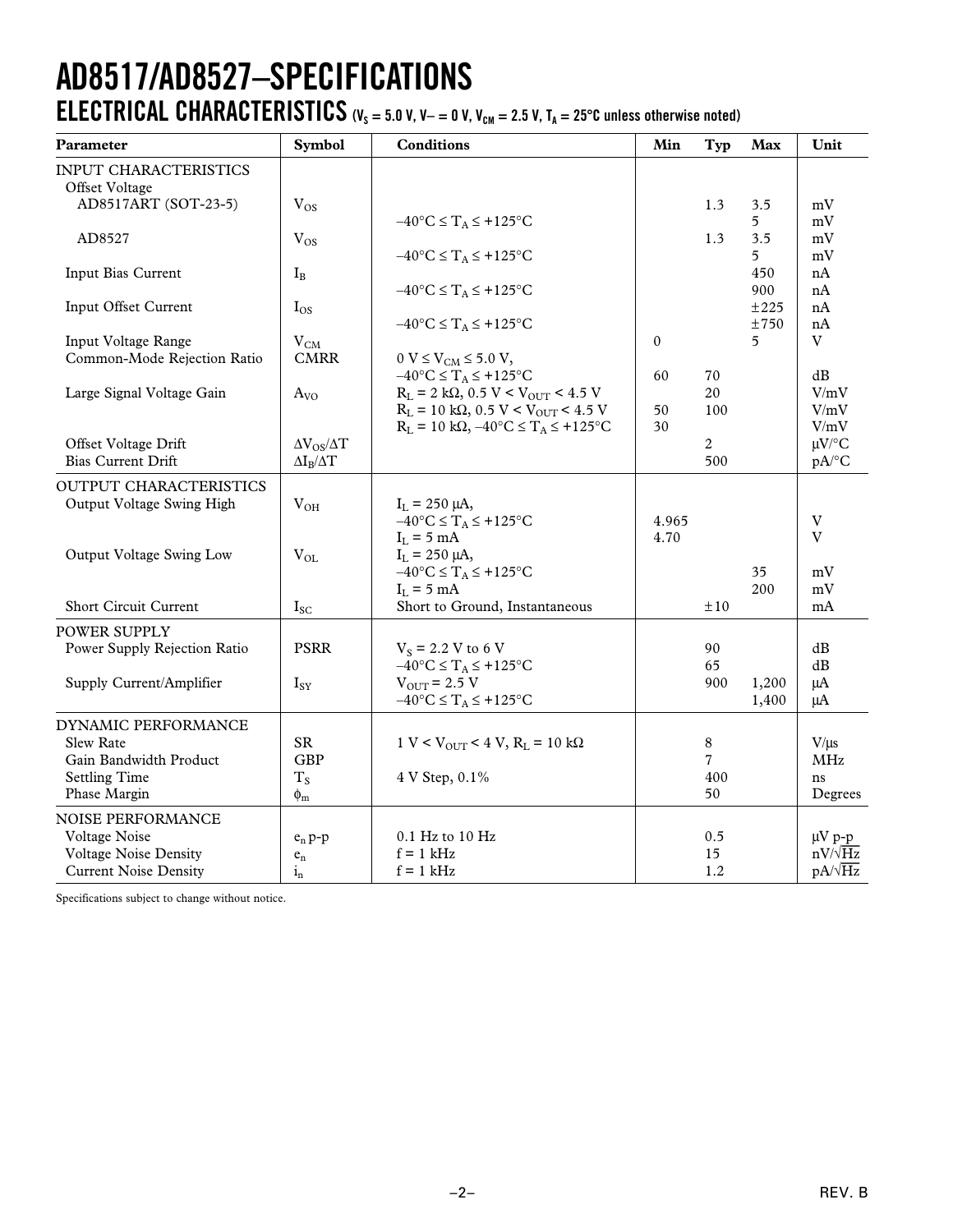### **ELECTRICAL CHARACTERISTICS** ( $V_s = 2.2$  V,  $V = 0$  V,  $V_{cm} = 1.1$  V,  $T_A = 25^{\circ}$ C unless otherwise noted)

| Parameter                     | <b>Symbol</b>           | <b>Conditions</b>                                    | Min      | Typ            | Max         | Unit           |
|-------------------------------|-------------------------|------------------------------------------------------|----------|----------------|-------------|----------------|
| <b>INPUT CHARACTERISTICS</b>  |                         |                                                      |          |                |             |                |
| Offset Voltage                |                         |                                                      |          |                |             |                |
| AD8517ART (SOT-23-5)          | $V_{OS}$                |                                                      |          | 1.3            | 3.5         | mV             |
|                               |                         | $-40^{\circ}C \leq T_A \leq +125^{\circ}C$           |          |                | $5^{\circ}$ | mV             |
| AD8527                        | $V_{OS}$                |                                                      |          | 1.3            | 3.5         | mV             |
|                               |                         | $-40^{\circ}$ C $\leq$ $T_A \leq +125^{\circ}$ C     |          |                | 5           | mV             |
| Input Bias Current            | $I_{B}$                 |                                                      |          |                | 450         | nA             |
| <b>Input Offset Current</b>   | $I_{OS}$                |                                                      |          |                | ±225        | nA             |
| Input Voltage Range           | $V_{CM}$                |                                                      | $\Omega$ |                | 2.2         | V              |
| Common-Mode Rejection Ratio   | <b>CMRR</b>             | $0 V \le V_{CM} \le 2.2 V$ ,                         |          |                |             |                |
|                               |                         | $-40^{\circ}C \leq T_A \leq +125^{\circ}C$           | 55       | 70             |             | dB             |
| Large Signal Voltage Gain     | $A_{VO}$                | $R_L = 2 k\Omega$ , 0.5 V < V <sub>OUT</sub> < 1.7 V |          | 20             |             | V/mV           |
|                               |                         | $R_I = 10 k\Omega$                                   | 20       | 50             |             | V/mV           |
| <b>OUTPUT CHARACTERISTICS</b> |                         |                                                      |          |                |             |                |
| Output Voltage Swing High     | $V_{OH}$                | $I_{L} = 250 \mu A$                                  | 2.165    |                |             | V              |
|                               |                         | $I_L = 2.5$ mA                                       | 1.9      |                |             | V              |
| Output Voltage Swing Low      | $V_{OL}$                | $I_L = 250 \mu A$                                    |          |                | 35          | mV             |
|                               |                         | $I_L = 2.5$ mA                                       |          |                | 200         | mV             |
| POWER SUPPLY                  |                         |                                                      |          |                |             |                |
| Supply Current/Amplifier      | $I_{SY}$                | $V_{\text{OUT}} = 1.1 V$                             |          | 750            | 1,100       | μA             |
|                               |                         | $-40^{\circ}$ C $\leq$ $T_A \leq +125^{\circ}$ C     |          |                | 1,300       | μA             |
| DYNAMIC PERFORMANCE           |                         |                                                      |          |                |             |                |
| <b>Slew Rate</b>              | <b>SR</b>               | $R_{I} = 10 k\Omega$                                 |          | 8              |             | V/us           |
| Gain Bandwidth Product        | <b>GBP</b>              |                                                      |          | $\overline{7}$ |             | <b>MHz</b>     |
| Phase Margin                  | $\phi_{\rm m}$          |                                                      |          | 50             |             | Degrees        |
|                               |                         |                                                      |          |                |             |                |
| <b>NOISE PERFORMANCE</b>      |                         |                                                      |          |                |             |                |
| <b>Voltage Noise Density</b>  | $e_n$                   | $f = 1$ kHz                                          |          | 15             |             | $nV/\sqrt{Hz}$ |
| <b>Current Noise Density</b>  | $\mathbf{i}_\mathrm{n}$ | $f = 1$ kHz                                          |          | 1.2            |             | $pA/\sqrt{Hz}$ |

Specifications subject to change without notice.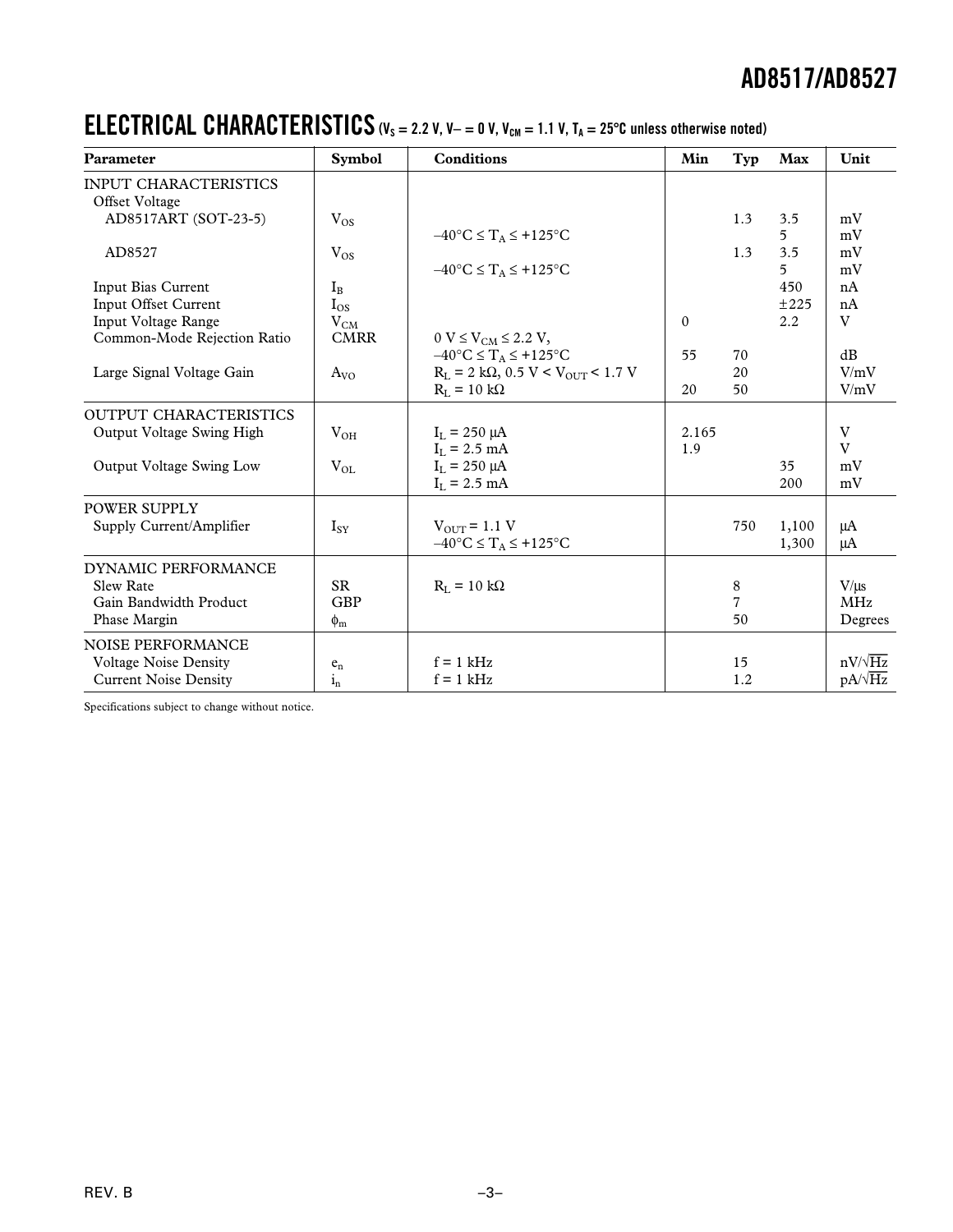## **AD8517/AD8527–SPECIFICATIONS ELECTRICAL CHARACTERISTICS** ( $V_s = 1.8$  V,  $V - = 0$  V,  $V_{cm} = 0.9$  V,  $T_A = 25^{\circ}$ C unless otherwise noted)

| <b>INPUT CHARACTERISTICS</b>                                                                 |                |
|----------------------------------------------------------------------------------------------|----------------|
| Offset Voltage                                                                               |                |
| AD8517ART (SOT-23-5)<br>1.3<br>$V_{OS}$<br>3.5                                               | mV             |
| $0^{\circ}C \leq T_A \leq 125^{\circ}C$<br>5                                                 | mV             |
| 3.5<br>AD8527<br>$\rm V_{OS}$<br>1.3                                                         | mV             |
| $0^{\circ}C \leq T_A \leq 125^{\circ}C$<br>5                                                 | mV             |
| Input Bias Current<br>450<br>$I_{B}$                                                         | nA             |
| Input Offset Current<br>$I_{OS}$<br>±225                                                     | nA             |
| Input Voltage Range<br>$\mathbf{0}$<br>1.8<br>$V_{CM}$                                       | $\rm V$        |
| <b>CMRR</b><br>Common-Mode Rejection Ratio<br>$0 V \le V_{CM} \le 1.8 V$ ,                   |                |
| $0^{\circ}C \leq T_A \leq 125^{\circ}C$<br>50<br>70                                          | dB             |
| $R_L = 2 k\Omega$ , 0.5 V < $V_{OUT}$ < 1.3 V<br>Large Signal Voltage Gain<br>20<br>$A_{VQ}$ | V/mV           |
| $R_L = 10 k\Omega$<br>50<br>20                                                               | V/mV           |
| <b>OUTPUT CHARACTERISTICS</b>                                                                |                |
| Output Voltage Swing High<br>$V_{OH}$<br>1.765<br>$I_L = 250 \mu A$                          | V              |
| 1.5<br>$I_L = 2.5$ mA                                                                        | V              |
| Output Voltage Swing Low<br>$I_{L} = 250 \mu A$<br>$V_{OL}$<br>35                            | mV             |
| $I_L = 2.5$ mA<br>200                                                                        | mV             |
| POWER SUPPLY                                                                                 |                |
| <b>PSRR</b><br>Power Supply Rejection Ratio<br>$V_s = 1.7 V$ to 2.2 V,                       |                |
| $0^{\circ}C \leq T_A \leq 125^{\circ}C$<br>50<br>65                                          | dB             |
| Supply Current/Amplifier<br>$V_{\text{OUT}}$ = 0.9 V<br>650<br>1,100<br>$I_{SY}$             | $\mu A$        |
| $0^{\circ}\textrm{C} \leq T_A \leq 125^{\circ}\textrm{C}$<br>1,300                           | μA             |
| DYNAMIC PERFORMANCE                                                                          |                |
| SR.<br>$R_I = 10 k\Omega$<br>7<br><b>Slew Rate</b>                                           | $V/\mu s$      |
| <b>GBP</b><br>7<br>Gain Bandwidth Product                                                    | <b>MHz</b>     |
| Phase Margin<br>50<br>$\phi_{\rm m}$                                                         | Degrees        |
| NOISE PERFORMANCE                                                                            |                |
| <b>Voltage Noise Density</b><br>$f = 1$ kHz<br>15<br>$e_{n}$                                 | $nV/\sqrt{Hz}$ |
| 1.2<br>$f = 1$ kHz<br><b>Current Noise Density</b><br>$i_{n}$                                | $pA/\sqrt{Hz}$ |

Specifications subject to change without notice.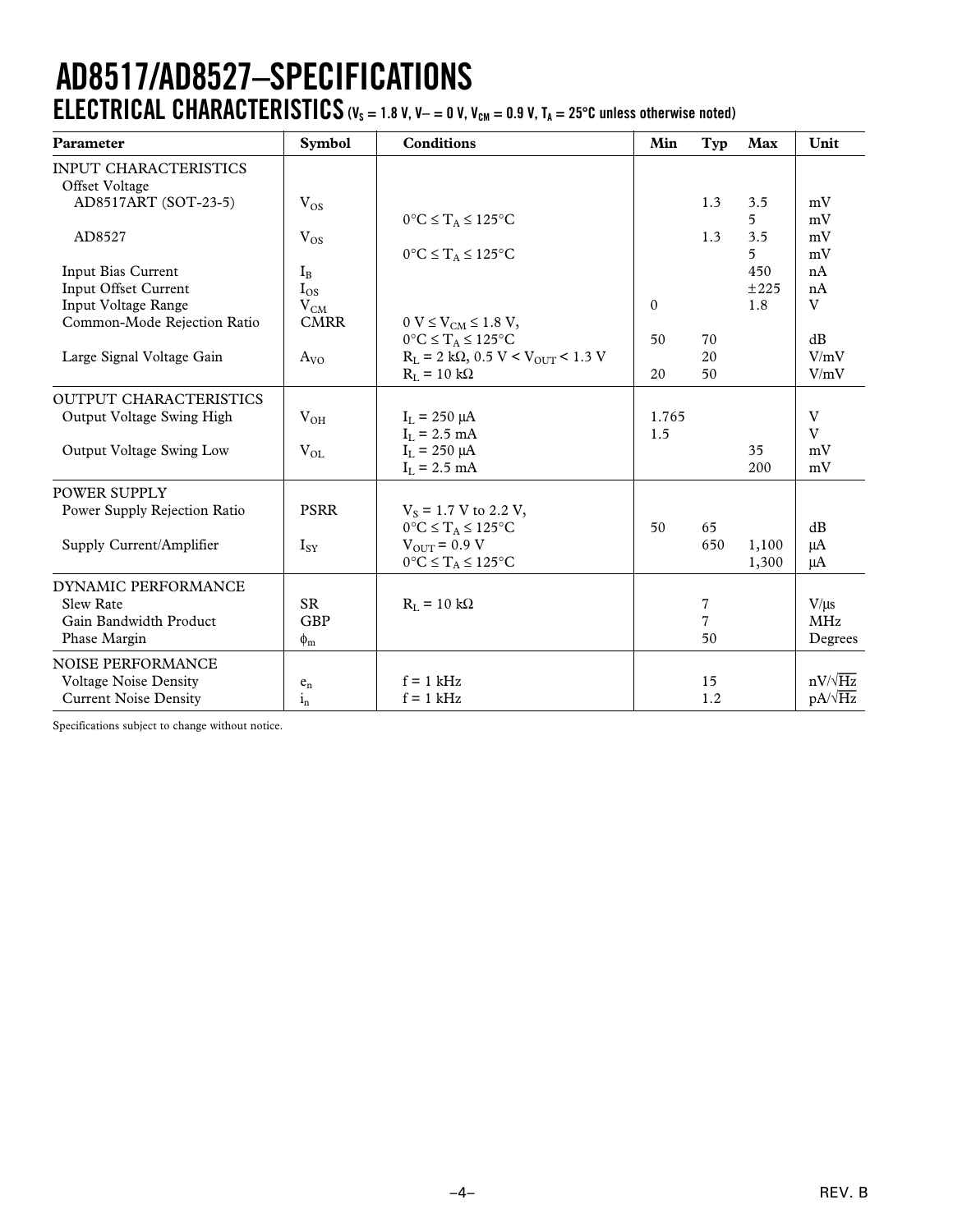#### **ABSOLUTE MAXIMUM RATINGS<sup>1</sup>**

| Differential Input Voltage $\dots\dots\dots\dots\dots\dots\dots\dots\dots\dots\dots\dots\dots$ |
|------------------------------------------------------------------------------------------------|
| Internal Power Dissipation                                                                     |
| SOT-23 (RT)  See Thermal Resistance Chart                                                      |
| SOIC (R)  See Thermal Resistance Chart                                                         |
| $\mu$ SOIC (RM)  See Thermal Resistance Chart                                                  |
| <b>Output Short-Circuit Duration</b>                                                           |
|                                                                                                |
|                                                                                                |
| Storage Temperature Range                                                                      |
| R, RM and RT Packages $\ldots \ldots \ldots \ldots -65$ °C to +150°C                           |
| <b>Operating Temperature Range</b>                                                             |
| AD8517, AD8527  -40°C to +125°C                                                                |
| <b>Iunction Temperature Range</b>                                                              |
| R, RM and RT Packages $\ldots \ldots \ldots \ldots -65$ °C to +150°C                           |

**NOTES** 

<sup>1</sup>Stresses above those listed under Absolute Maximum Ratings may cause permanent damage to the device. This is a stress rating only; functional operation of the device at these or any other conditions above those listed in the operational sections of this specification is not implied. Exposure to absolute maximum rating conditions for extended periods may affect device reliability.

 ${}^{2}$ For supply voltages less than 6 V the input voltage is limited to less than or equal to the supply voltage.

| Package Type       | $\theta_{IA}$ <sup>1</sup> | $\theta_{\rm IC}$ | Unit               |
|--------------------|----------------------------|-------------------|--------------------|
| 5-Lead SOT-23 (RT) | 230                        | 146               | $\rm ^{\circ}$ C/W |
| 8-Lead SOIC (R)    | 158                        | 43                | $\rm ^{\circ}$ C/W |
| 8-Lead µSOIC (RM)  | 210                        | 45                | $\rm ^{\circ}$ C/W |

NOTE

 ${}^{1}\theta_{JA}$  is specified for worst-case conditions, i.e.,  $\theta_{JA}$  is specified for device soldered in circuit board for SOT-23 and SOIC packages.

| Model                                        | <b>Temperature</b>                                                                                                | Package                                      | Package                    | <b>Branding</b> |
|----------------------------------------------|-------------------------------------------------------------------------------------------------------------------|----------------------------------------------|----------------------------|-----------------|
|                                              | Range                                                                                                             | Description                                  | Option                     | Information     |
| AD8517ART-REEL<br>AD8527AR<br>AD8527ARM-REEL | $-40^{\circ}$ C to $+125^{\circ}$ C<br>$-40^{\circ}$ C to $+125^{\circ}$ C<br>$-40^{\circ}$ C to $+125^{\circ}$ C | 5-Lead SOT-23<br>8-Lead SOIC<br>8-Lead µSOIC | $RT-5$<br>$SO-8$<br>$RM-8$ | ADA<br>AFA      |

#### **ORDERING GUIDE**

#### **CAUTION**

ESD (electrostatic discharge) sensitive device. Electrostatic charges as high as 4000 V readily accumulate on the human body and test equipment and can discharge without detection. Although the AD8517/AD8527 features proprietary ESD protection circuitry, permanent damage may occur on devices subjected to high-energy electrostatic discharges. Therefore, proper ESD precautions are recommended to avoid performance degradation or loss of functionality.





Figure 1. Input Offset Voltage Distribution



Figure 2. Supply Current per Amplifier vs. Supply Voltage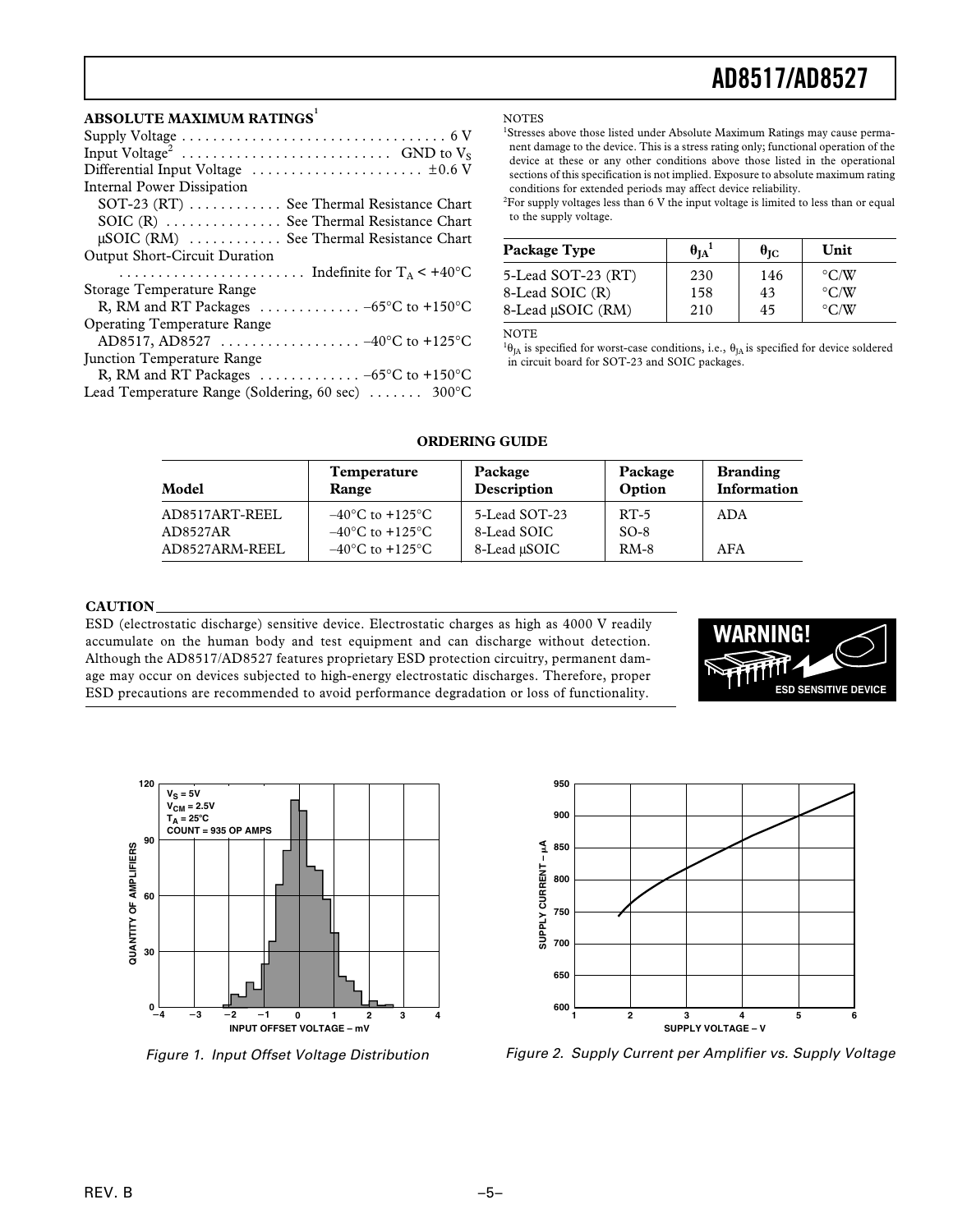### **AD8517/AD8527 –Typical Characteristics**



Figure 3. Supply Current per Amplifier vs. Temperature



Figure 4. Input Bias Current vs. Common-Mode Voltage



Figure 5. Output Voltage to Supply Rail vs. Load Current



Figure 6. Open-Loop Gain vs. Frequency







Figure 8. CMRR vs. Frequency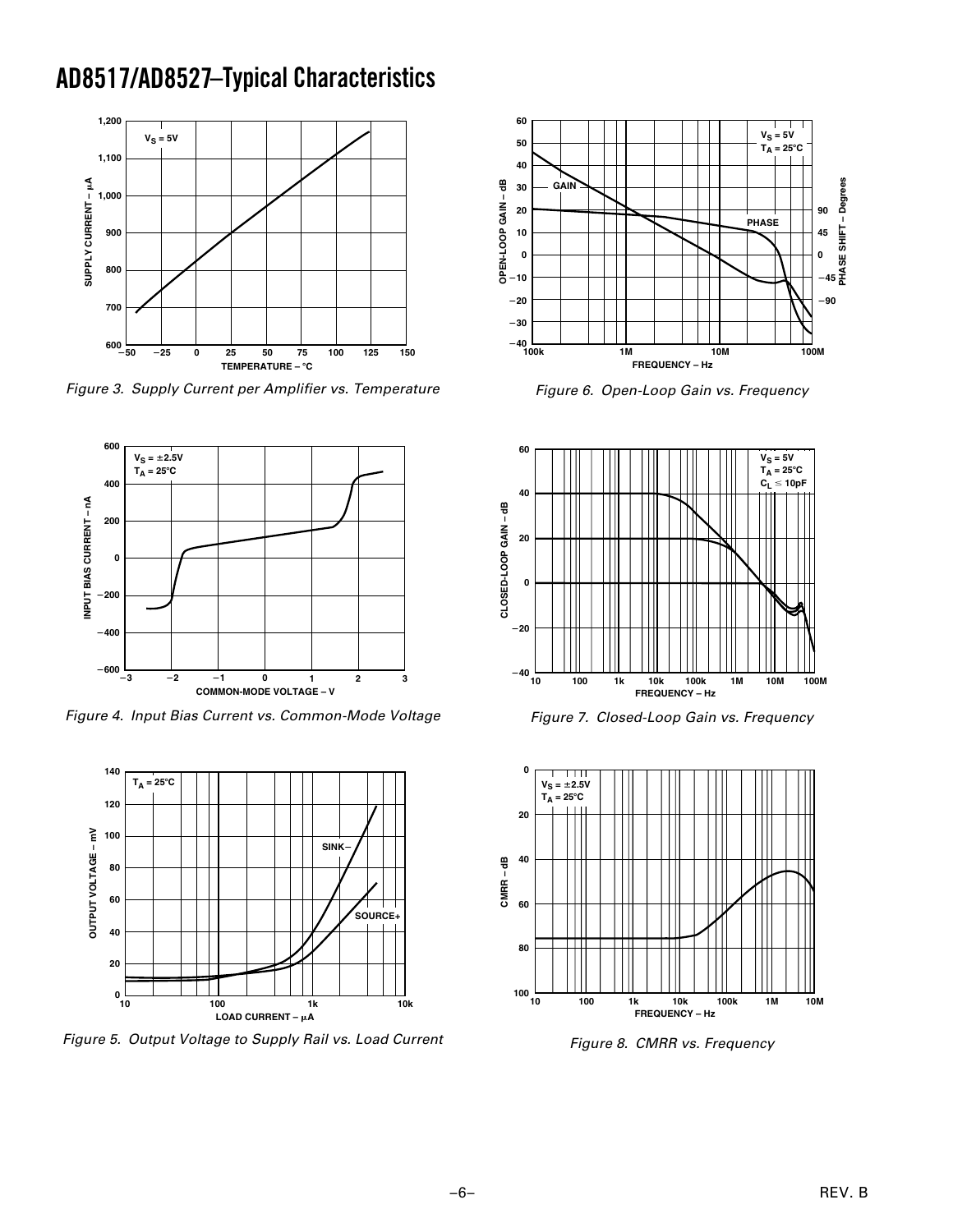





Figure 10. Overshoot vs. Capacitance Load



Figure 11. Output Swing vs. Frequency



Figure 12. Output Impedance vs. Frequency



Figure 13. Voltage Noise Density vs. Frequency



Figure 14. Current Noise Density vs. Frequency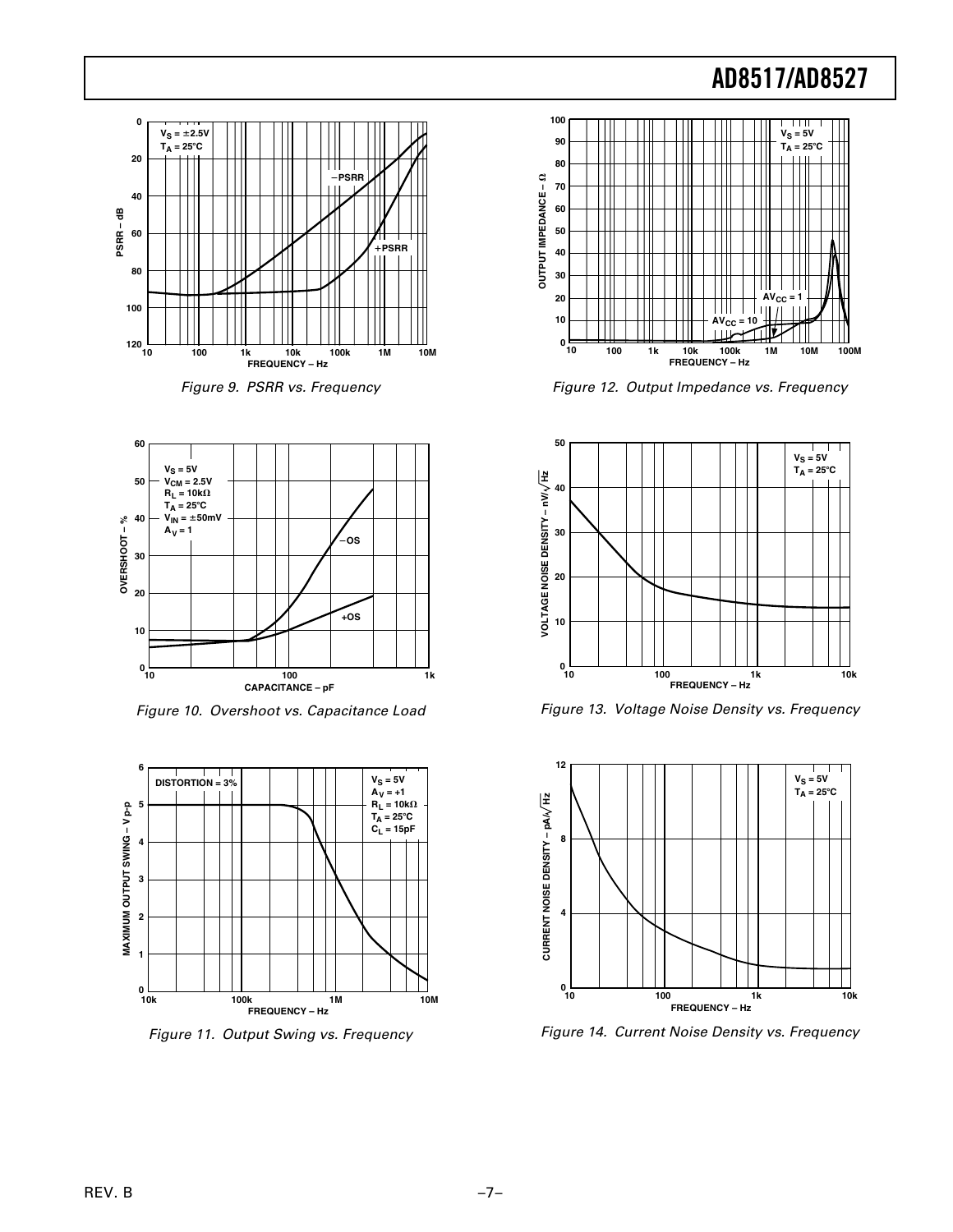

Figure 15. 0.1 Hz to 10 Hz Noise



Figure 16. No Phase Reversal



Figure 17. Small Signal Transient Response



Figure 18. Large Signal Transient Response

#### **THEORY OF OPERATION**

The AD85x7 is a rail-to-rail operational amplifier that can operate at supply voltages as low as 1.8 V. This family is fabricated using Analog Devices' high-speed complementary bipolar process, also called XFCB. The process trench isolates each transistor to minimize parasitic capacitance thereby allowing high-speed performance. Figure 19 shows a simplified schematic of the AD85x7 family.

The input stage consists of two parallel complementary differential pair: one NPN pair (Q1 and Q2) and one PNP pair (Q3 and Q4). The voltage drops across R7. R8, R9, and R10 are kept low for rail-to-rail operation. The major gain stage of the op amp is a double-folded cascode consisting of transistors Q5, Q6, Q8, and Q9. The output stage, which also operates rail-to-rail, is driven by Q14. The transistors Q13 and Q10 act as level-shifters to give more headroom during 1.8 V operation.

As the voltage at the base of Q13 increases, Q18 starts to sink current. When the voltage at the base of Q13 decreases, I8 flows through D16 and Q15 increasing the VBE of Q17, then Q20 sources current.

The output stage also furnishes gain, which depends on the load resistance, since the output transistors are in common emitter

configuration. The output swing when sinking or sourcing 250 µA is 35 mV from each rail.

The input bias current characteristics depend on the commonmode voltage, see Figure 4. As the input voltage reaches about 1 V below  $V_{CC}$ , the PNP pair (Q3 and Q4) turns off.

The 1 kΩ input resistor R1 and R2, together with the diodes D7 and D8, protect the input pairs against avalanche damage.

The AD85x7 family exhibits no phase reversal as the input signal exceeds the supply by more than 0.6 V. Excessive current can flow through the input pins via the ESD diodes D1–D2 or D3-D4, in the event their ~0.6 V thresholds are exceeded. Such fault currents must be limited to 5 mA or less by the use of external series resistance(s).

#### **LOW VOLTAGE OPERATION**

#### **Battery Voltage Discharge**

The AD8517 operates at supply voltages as low as 1.8 V. This amplifier is ideal for battery-powered applications since it can operate at the end of discharge voltage of most popular batteries. Table I lists the Nominal and End of Discharge Voltages of several typical batteries.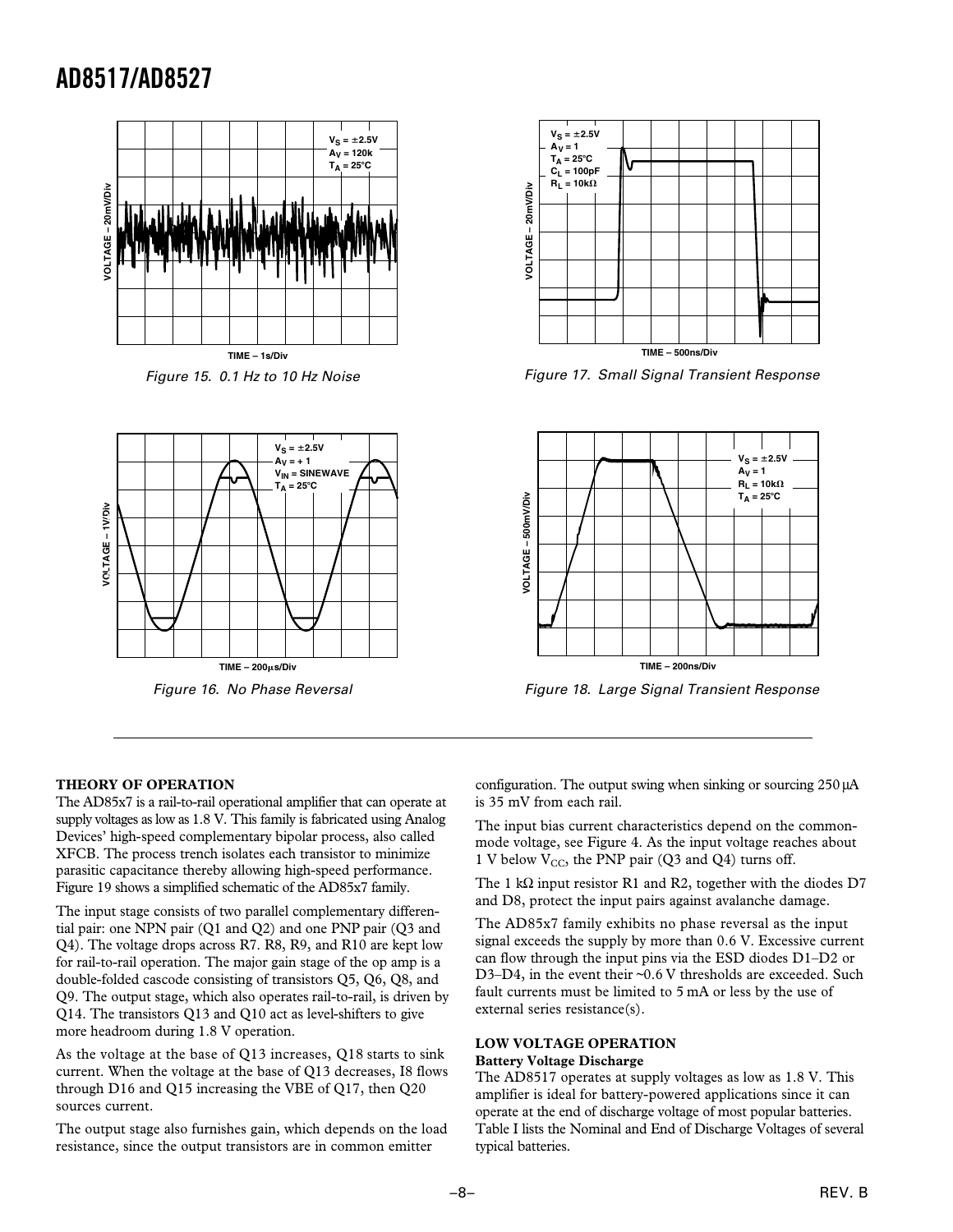

Figure 19. Simplified Schematic

**Table I. Typical Battery Life Voltage Range**

| <b>Battery</b> | <b>Nominal</b><br>Voltage (V) | <b>End of Voltage</b><br>Discharge (V) |
|----------------|-------------------------------|----------------------------------------|
| Lead-Acid      | 2                             | 1.8                                    |
| Lithium        | $2.6 - 3.6$                   | $1.7 - 2.4$                            |
| NiMH           | 1.2                           |                                        |
| NiCd           | 1.2                           |                                        |
| Carbon-Zinc    | 1.5                           | 11                                     |

#### **RAIL-TO-RAIL INPUT AND OUTPUT**

The AD8517 features an extraordinary rail-to-rail input and output with supply voltages as low as 1.8 V. With the amplifier's supply range set to 1.8 V, the input can be set to 1.8 V p-p, allowing the output to swing to both rails without clipping. Figure 20 shows a scope picture of both input and output taken at unity gain, with a frequency of 1 kHz, at  $V_s = 1.8$  V and  $V_{IN} = 1.8$  V p-p.



Figure 20. Rail-to-Rail Input Output

The rail-to-rail feature of the AD8517 can be observed over the supply voltage range, 1.8 V to 5 V. Traces are shown offset for clarity.

#### **INPUT BIAS CONSIDERATION**

The input bias current  $(I_B)$  is a nonideal, real-life parameter that affects all op amps. I<sub>B</sub> can generate a somewhat significant offset voltage. This offset voltage is created by  $I_B$  when flowing through the negative feedback resistor  $R_F$ . If  $I_B$  is 500 nA (worst case), and  $R_F$  is 100 k $\Omega$ , the corresponding generated offset voltage is 50 mV ( $V_{OS} = I_B \times R_F$ ).

Obviously the lower  $R_F$  the lower the generated voltage offset. Using a compensation resistor,  $R_B$ , as shown in Figure 21, can significantly minimize this effect. With the input bias current minimized, we still need to be aware of the input offset current  $(I<sub>OS</sub>)$ which will generate a slight offset error. Figure 21 shows three different configurations to minimize IB-induced offset errors.



Figure 21. Input Bias Cancellation Circuits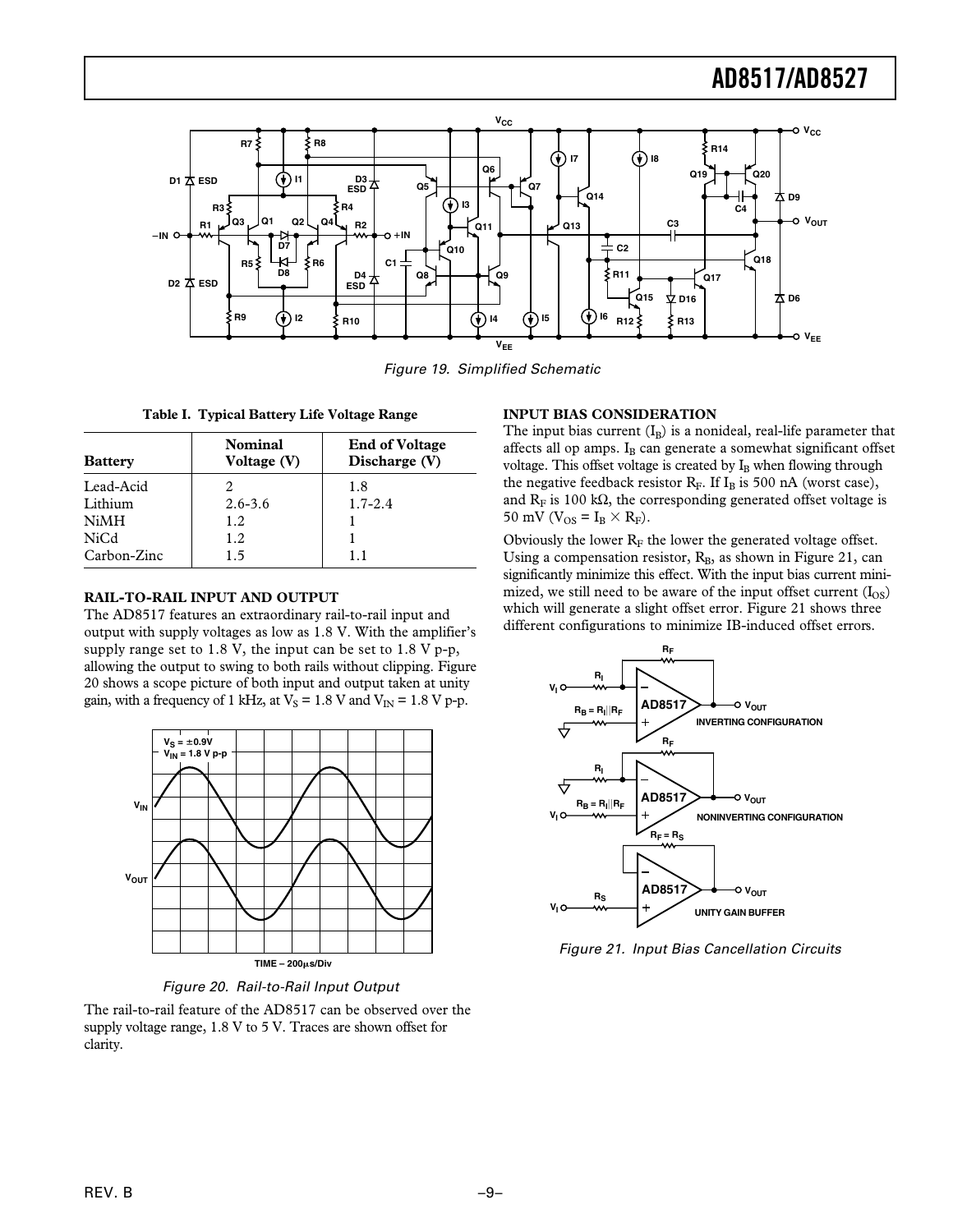#### **DRIVING CAPACITIVE LOAD**

#### **Gain vs. Capacitive Load**

Most amplifiers have difficulty driving capacitance due to degradation of phase caused by additional phase lag from the capacitive load. Higher capacitance at the output can increase the amount of overshoot and ringing in the amplifier's step response and could even affect the stability of the device. The value of capacitance load an amplifier can drive before oscillation varies with gain, supply voltage, input signal, temperature, and frequency, among others. Unity gain is the most challenging configuration for driving capacitance load. However, the AD8517 offers good capacitance driving ability. Table II shows the AD8517's ability to capacitance load at different gains before instability occurs. This table is good for all  $V_{SY}$ .

**Table II. Gain and Capacitance Load**

| Gain | <b>Max Capacitance</b>        |  |
|------|-------------------------------|--|
|      | 400 pF                        |  |
|      | $1.5$ nF                      |  |
| 2.5  | 8nF                           |  |
|      | <b>Unconditionally Stable</b> |  |

#### **In-the-Loop Compensation Technique for Driving Capacitive Loads**

When driving capacitive loads in unity configuration, the in-theloop compensation technique is recommended to avoid oscillation as is illustrated in Figure 22.



$$
C_F = \left[1 + \left(\frac{1}{\left|A_{CL}\right|}\right)\right]\left(\frac{R_F + R_G}{R_F}\right)C_LR_O
$$

 Figure 22. In-the-Loop Compensation Technique for Driving Capacitive Loads

**Snubber Network Compensation for Driving Capacitive Loads** As load capacitance increases, the overshoot and settling time will increase and the unity gain bandwidth of the device will decrease. Figure 23 shows an example of the AD8517 configured for unity gain and driving a 10 kΩ resistor and a 680 pF capacitor placed in parallel, with a square wave input set to a frequency of 250 kHz and unity gain.



Figure 23. Photo of a Ringing Square Wave

By connecting a series R–C from the output of the device to ground, known as the "snubber" network, this ringing and overshoot can be significantly reduced. Figure 24 shows the network setup, and Figure 25 shows the improvement of the output response with the "snubber" network added.



Figure 24. Snubber Network Compensation for Capacitive Loads



 Figure 25. Photo of a Square Wave with the Snubber Network Compensation

The network operates in parallel with the load capacitor,  $C_{L}$ , and provides compensation for the added phase lag. The actual values of the network resistor and capacitor have to be empirically determined. Table III shows some values of snubber network for large capacitance load.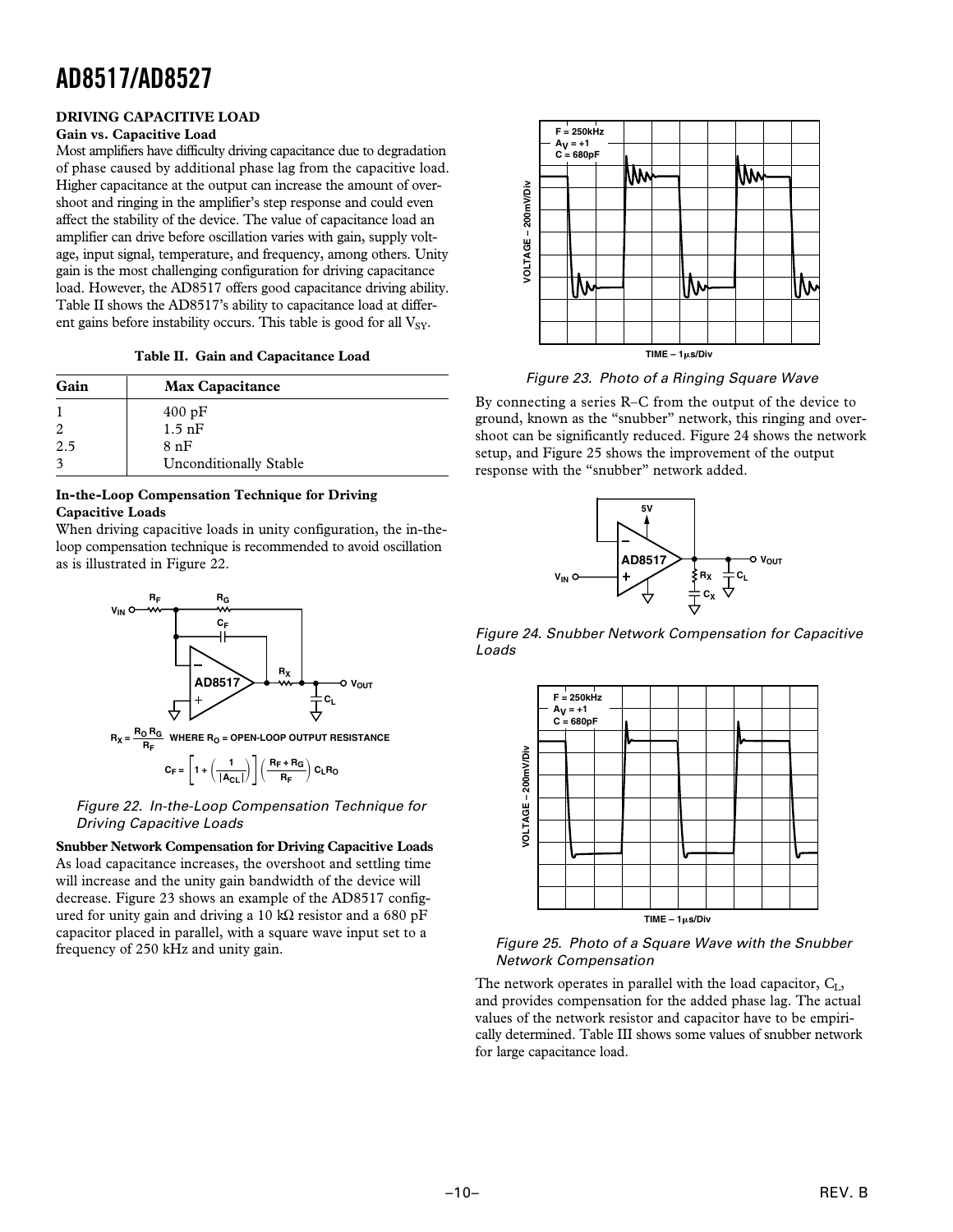**Table III. Snubber Network Values for Large Capacitive Loads**

| $C_{LOAD}$       | Rx           | Сx      |
|------------------|--------------|---------|
| $680 \text{ pF}$ | $300 \Omega$ | 3 nF    |
| 1 nF             | $100 \Omega$ | 10 nF   |
| 10 nF            | $400 \Omega$ | $30$ nF |

#### **TOTAL HARMONIC DISTORTION + NOISE**

The AD85x7 family offers a low total harmonic distortion, which makes this amplifier ideal for audio applications. Figure 26 shows a graph of THD + N, for a  $V_s > 3$  V the THD + N is about 0.001% and 0.03% for  $V_s \ge 1.8$  V in a noninverting configuration with a gain of 1. In an inverting configuration, the noise is 0.003% for all  $V_{SV}$ .



Figure 26. THD + N vs. Frequency Graph

#### **A MICROPOWER REFERENCE VOLTAGE GENERATOR**

Many single supply circuits are configured with the circuit-biased to one-half of the supply voltage. In these cases, a false-ground reference can be created by using a voltage divider buffered by an amplifier. Figure 27 shows the schematic for such a circuit.

The two 1  $\text{M}\Omega$  resistors generate the reference voltages while drawing only 0.9 µA of current from a 1.8 V supply. A capacitor connected from the inverting terminal to the output of the op amp provides compensation to allow for a bypass capacitor to be connected at the reference output. This bypass capacitor helps establish an ac ground for the reference output.



Figure 27. A Micropower Reference Voltage Generator

#### **MICROPHONE PREAMPLIFIER**

The AD8517 is ideal to use as a microphone preamplifier. Figure 28 shows this implementation.



Figure 28. A Microphone Preamplifier

R1 is used to bias an electret microphone and C1 blocks dc voltage from the amplifier. The magnitude of the gain of the amplifier is approximately R3/R2 when R2  $\geq$  10  $\times$  R1. V<sub>REF</sub> should be equal to 1/2 1.8 V for maximum voltage swing.

**Direct Access Arrangement for Telephone Line Interface** Figure 28 illustrates a 1.8 V transmit/receive telephone line interface for 600 Ω transmission systems. It allows full duplex transmission of signals on a transformer-coupled 600 Ω line in a differential manner. Amplifier A1 provides gain that can be adjusted to meet the modem output drive requirements. Both A1 and A2 are configured to apply the largest possible signal on a single supply to the transformer. Amplifier A3 is configured as a difference amplifier for two reasons: (1) It prevents the transmit signal from interfering with the receive signal and (2) it extracts the receive signal from the transmission line for amplification by A4. A4's gain can be adjusted in the same manner as A1's to meet the modem's input signal requirements. Standard resistor values permit the use of SIP (Single In-line Package) format resistor arrays. Couple this with the AD8517/AD8527's 5-lead SOT-23, 8-lead MSOP, and 8-lead SOIC footprint and this circuit offers a compact solution.



 Figure 29. A Single-Supply Direct Access Arrangement for Modems